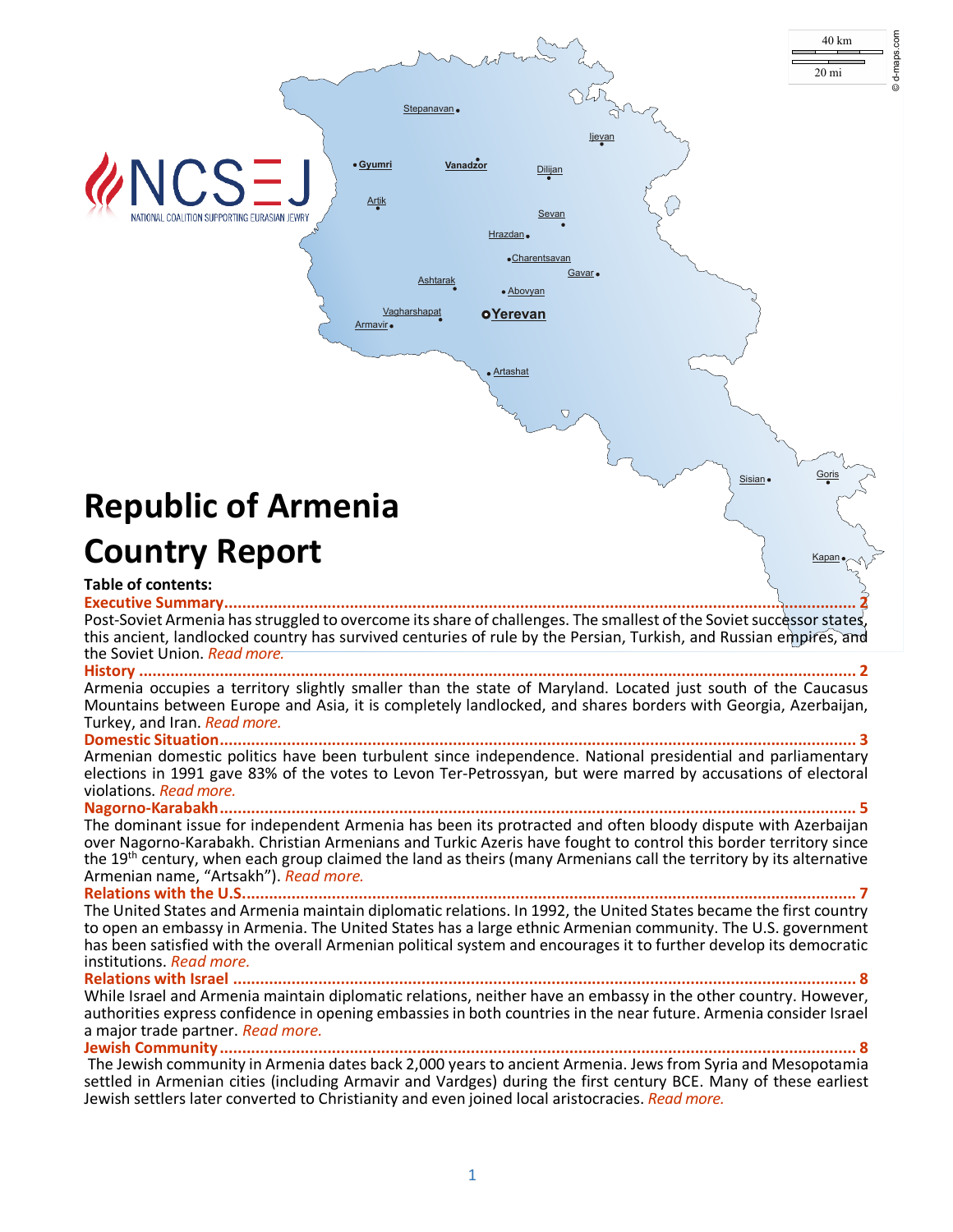### <span id="page-1-0"></span>**Executive Summary:**

*The smallest of the Soviet successor states, Armenia is landlocked, and throughout its history has been under the rule of the Persian, Turkish, and Russian empires, and the Soviet Union. Post-Soviet Armenia has struggled to overcome several challenges, including resolving the frozen dispute with Azerbaijan over the contested enclave of Nagorno-Karabakh, complex relationships with its other neighbors, and securing access to global markets and reliable energy supplies.*

*Armenia has carried out significant structural changes in pursuit of a market economy since the collapse of the Soviet Union with the assistance of international lending organizations. Corruption remains a serious challenge to Armenia's economic growth.*

*The ongoing conflict with Azerbaijan acutely influences Armenia's relations with its neighbors and the West. Armenia's relations with Azerbaijan's allies, especially Turkey, are strained. Relations with the United States are good and benefit from the significant encouragement offered by America's vibrant ethnic Armenian community. Armenia receives U.S. aid, and the United States has hosted and participated in peace talks between Armenia and Azerbaijan.*

*Armenia's Jewish community is small but deeply rooted. Relations with Armenia's Christian majority are generally peaceful, and anti-Semitic incidents are rare. Armenia's relations with Israel are limited but cordial. Since independence,* 

#### <span id="page-1-1"></span>**History:**

Armenia is slightly smaller than the state of Maryland. Located south of the Caucasus Mountains between Europe and Asia, it is completely landlocked, and shares borders with Georgia, Azerbaijan, Turkey, and Iran.

#### **Statistics:**

**Population**: 2,963,000 (2022 est.) **Size**: 29,743 sq. km

**Jewish Population:** 500

**Capital**: Yerevan

**Major cities**: Yerevan, Gyumri, Vanadzor, Ejmiatsin, Hrazdan

# **Head of State**:

President Alen Simonyan **Head of Government**: Prime Minister Nikol Pashinyan **Foreign Minister**: Ararat Mirzoyan **Ambassador to United States**: Lilit Makunts **U.S. Ambassador to Armenia**: Lynne Tracy

**Freedom House Rating**: Partly Free

Armenia is home to one of the world's oldest civilizations, and was the first nation to officially embrace Christianity as a state religion in 301 C.E. Over the centuries, Armenia was conquered by Greeks, Romans, Persians, Byzantines, Mongols, Arabs, Ottomans, Turks, and Russians.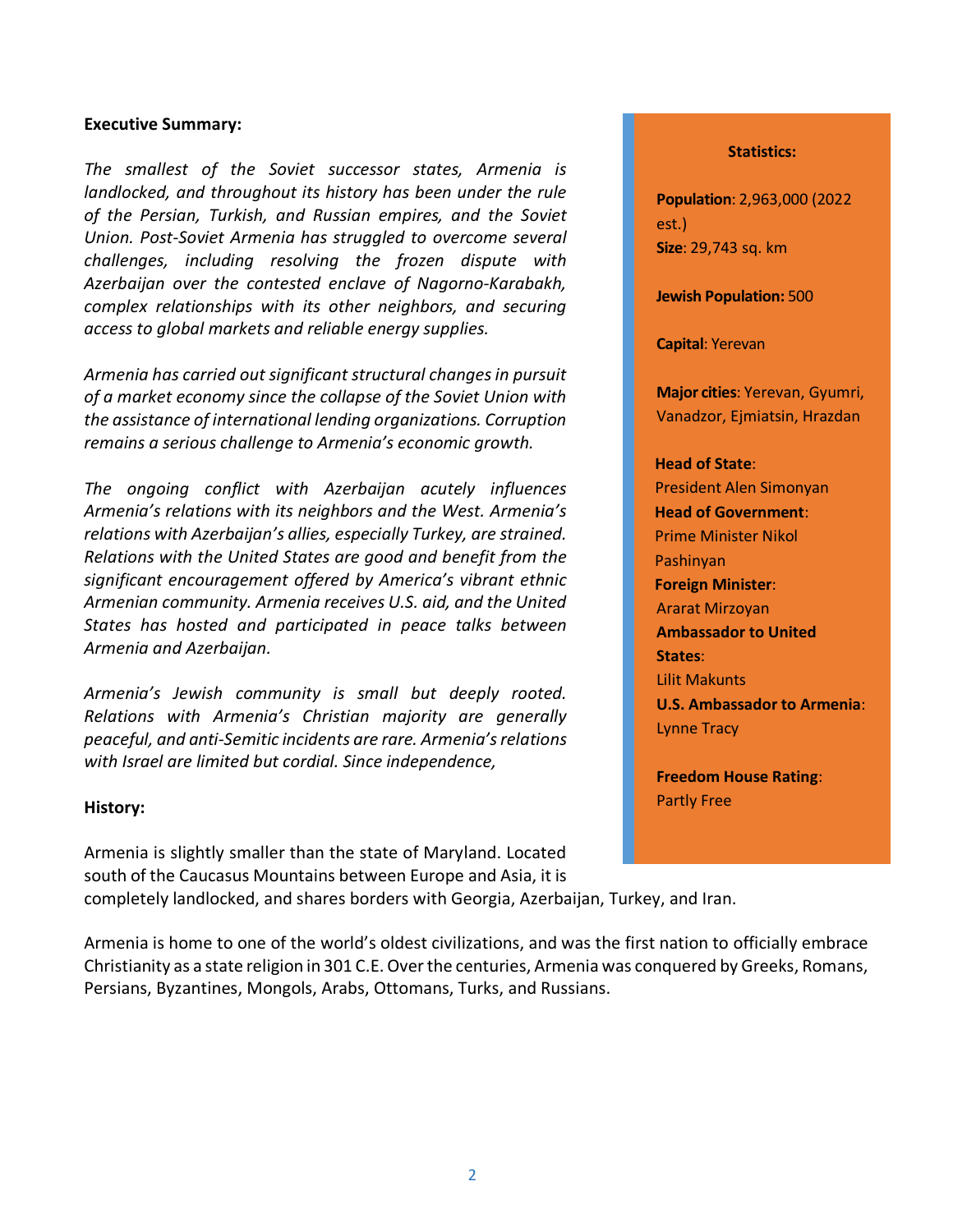Rising political and ethnic tensions in the declining Ottoman Empire during the late 1800s and early 1900s culminated in the widespread destruction of Armenian communities at the hands of Turkish authorities during World War I, when Turkish and Russian troops clashed over Armenian territory.

The Ottoman government's systematic extermination of Armenians is officially recognized as "genocide" by 23 countries. Between 600,000 and 1.5 million Armenians were killed as a result of starvation, deportations, and massacres. Many of the survivors emigrated and formed sizable communities through- out the world.

Following Russia's Bolshevik revolution, Armenia declared its independence in May 1918 under a





nationalist government (the Dashnaks), but was conquered by the Red Army in 1921 and became a Soviet republic.

In 1988, during the Gorbachev era, Armenians and Azerbaijanis began a war over the Nagorno-Karabakh territory. The war resulted in over 17,000 people killed and generated massive refugee flows in Azerbaijan and economic devastation in Armenia.

In September 1991, Armenia became an independent state after centuries of foreign rule.

<span id="page-2-0"></span>An estimated 60% of the worldwide total of 8 million ethnic Armenians live outside the country. Russia and the United States are each home to more than one million ethnic Armenia

# **Political Situation:**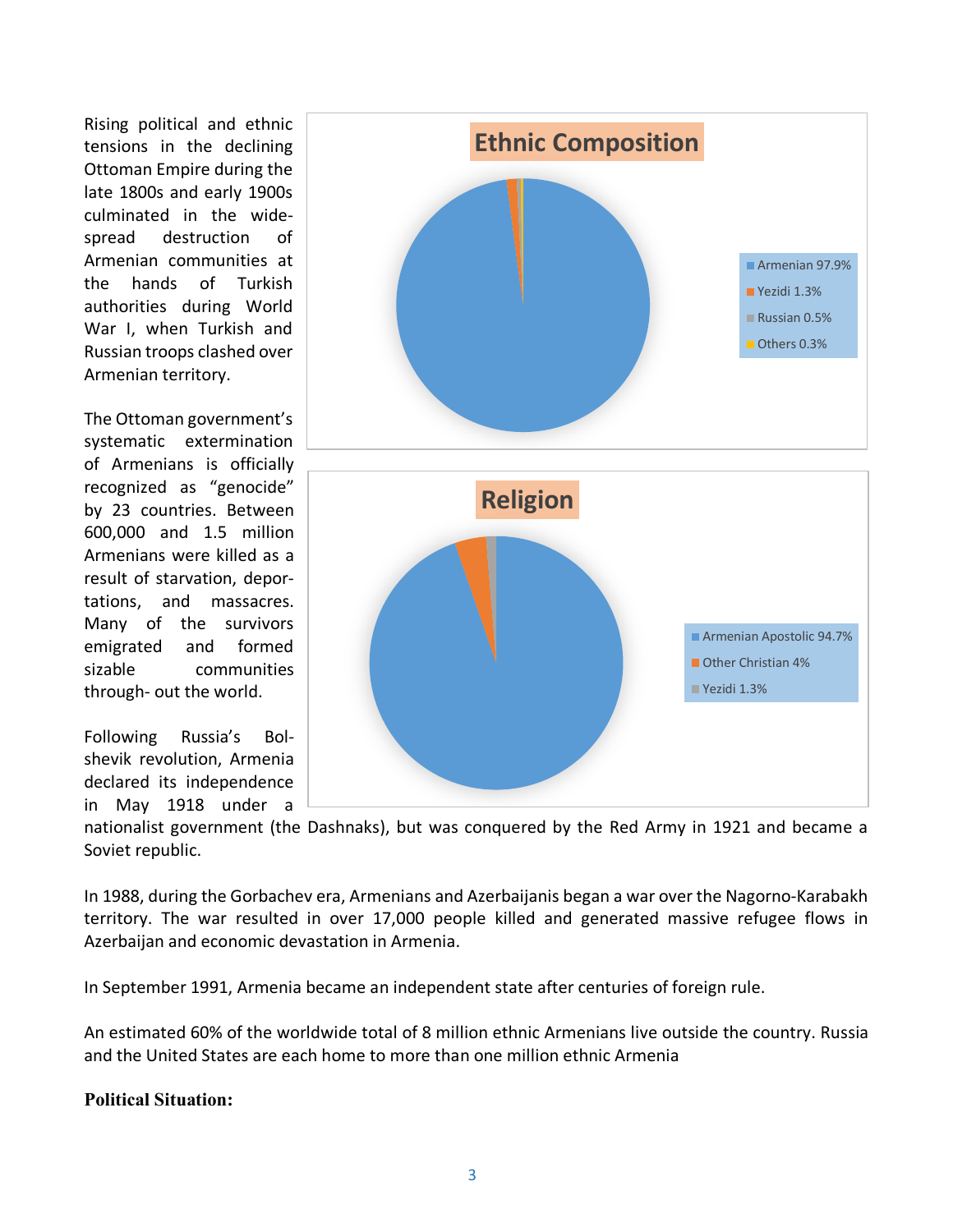Armenian domestic politics have been turbulent since independence. Levon Ter-Petrossyan won the first presidential elections in 1991, but the elections were marred by accusations of violations. Petrossyan held the presidency from 1991-1998, after being reelected in 1996. In 1998, Ter-Petrossyan was forced to resign after being deemed too conciliatory toward Azerbaijan in the Nagorno-Karabakh dispute. Ter-Petrossyan was replaced by Prime Minister Robert Kocharian, a former leader of the Nagorno-Karabakh independence movement and a hardline nationalist, who served as president through 2008.

In October 1999, Prime Minister Vazgan Sarkisian, Parliament Chairman Karen Demirchian, and six other Members of Parliament were murdered during a parliamentary session. This attack began a period of political instability in Armenia that gradually led to the increase in political power of President Kocharian, leading to speculations that the president and his inner circle were responsible for the attack.

In October 2000, thousands of people rallied in Yerevan demanding the resignation of President Kocharian, protesting his alleged involvement in the October 1999 attack and his government's failure to revive the country's economy. Kocharian was reelected in March 2003, amid widespread accusations of electoral irregularities and violations, according to the OSCE and other foreign observers.

The popularity of opposition-led street protests peaked in 2004; the protests were frequently and often violently dispersed by the police. In late 2005, constitutional amendments were passed which decreased the power of the executive vis-à-vis the judicial and legislative branches, in line with Council of Europe suggestions, but were also criticized by foreign observers as falling short of international norms.

The unexpected death of long-serving Prime Minister Andranik Markarian after parliamentary elections on March 2007 led to the appointment of former Defense Minister Serzh Sarkisian as an interim replacement. Sarkisian won the presidency in 2008 with a 52% majority, in an election commended by the European Union (EU) and the OSCE as broadly democratic. The U.S. government assisted Armenia in holding fair and free parliamentary and presidential elections in 2007 and 2008.

Armenia's most recent presidential election was held in February 2013, resulting in a victory for incumbent President Sarkisian (59%) over his main opponent Raffi Hovannisian (37%). During the days following the election, mass protests took place against Sarkisian's victory. The OSCE described the election as generally well-administrated, professional, and transparent with respect for fundamental freedoms, despite some serious election violations.

Despite recurrent questions about the fairness of its presidential and parliamentary elections, and allegations of sometimes heavy-handed government tactics towards the opposition and the media, Armenia has been recognized as one of the more consistently democratic former Soviet states. The creation of a Western-style parliamentary democracy is a stated goal of the Armenian government.

Armenia is in the process of adopting fundamental constitutional amendments, which would change the country's semi-presidential system to a parliamentary system. If adopted, constitutional changes would take place in 2017.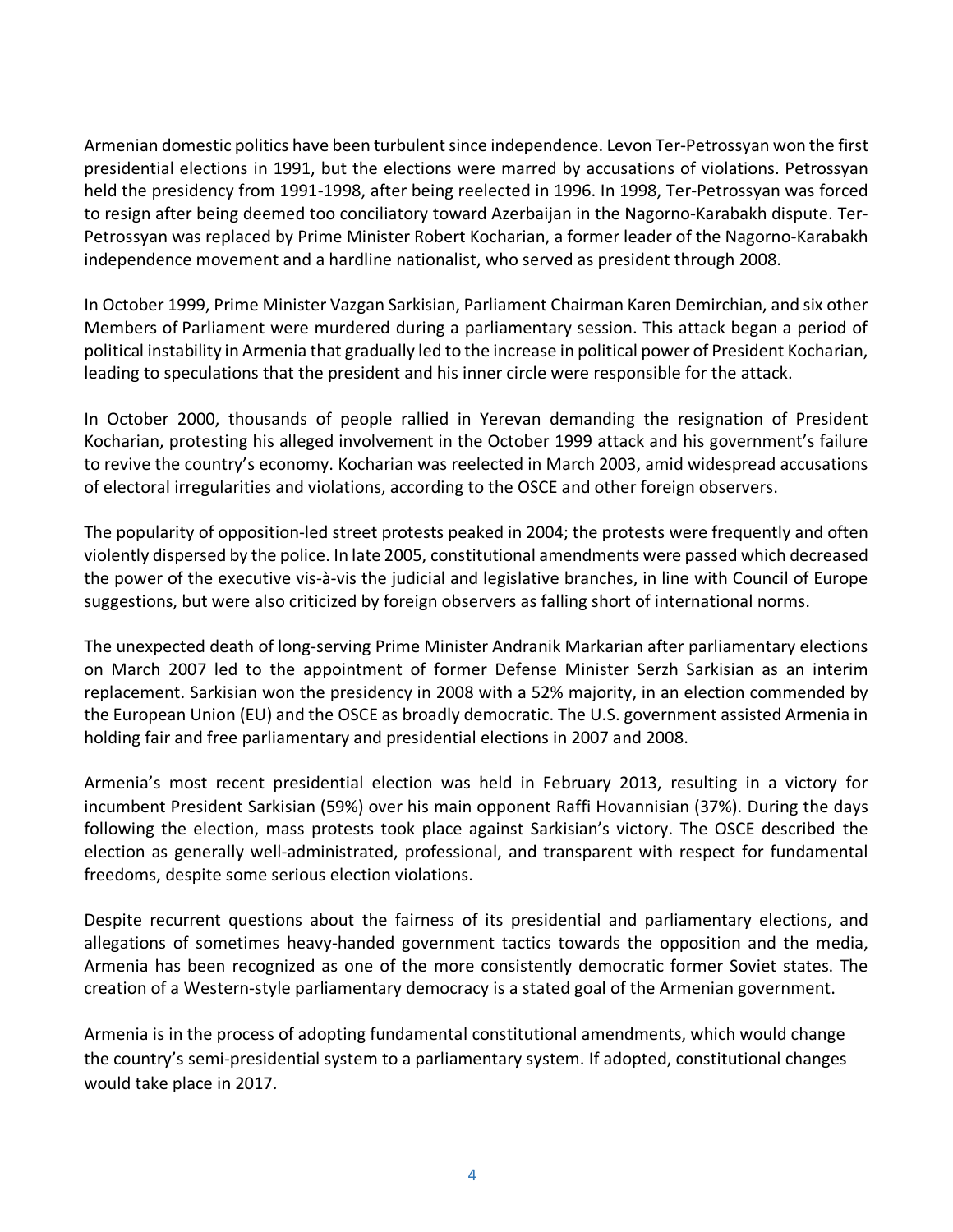From April to May 2018, Armenia experienced an anti-government revolution staged by various political and civil groups in response to Serzh Sargsyan's appointment to the post of Prime Minister for a third term by the ruling Republican Party. The opposition parliamentary party Civil Contract led the protests, which succeeded with the ouster of Serzh Sargsyan on April 23. At the beginning of May, Armenia held a new parliamentary election in which the Civil Contract party's Nikol Pashinyan became the new prime minister after the second round on May 8.

### **Economic Situation:**

Armenia developed a modern industrial economy under the Soviet rule, but since 1988, its economy has suffered setbacks. A 1988 earthquake damaged 30% of Armenian industrial capacity, killed 25,000, and left 500,000 Armenians homeless. Armenia suffered hyperinflation in its first years of independence, resulting in a catastrophic decline in GDP. Following the 1994 ceasefire, the Armenian economy began to recover, in large part due to successful domestic reforms and liberalization, as well as substantial

economic aid from abroad. However, the 1998 financial crisis in Russia harmed Armenian export industries and expatriate remittances. After a period of growth in the 2000s, in 2009 Armenia's GDP dropped by 14%. Economic recovery has been slow.

Since 2014, Armenia's economy has experienced another decline, due to economic recession in Russia and falling remittances. At the end of 2014, Armenia's currency significantly depreciated.

### **Currency**: 487 Drams = \$1

**GDP**: \$\$32.893 billionbillion (2019 est.) **GDP per capita**: \$10,995 (2019 est.)

The level of corruption in Armenia remains high, impeding investment and economic growth. Armenia is ranked 95<sup>th</sup> of 168 countries by the Transparency International 2015 Corruption Perception Index (although only 35<sup>rd</sup> out of 189 economies by the World Bank's 2016 "Doing Business" survey). The main barriers for inflow of investments in Armenia is its relatively small population size, geographic isolation due to closed borders with Azerbaijan and Turkey, a low GDP per capita and a high level of corruption. Major sectors of Armenian's economy are controlled by well-connected businessmen, which limits consumer choice and discourages development. Armenia has adopted a law on privatization of state enterprises, but the majority of privatizations have not been transparent and competitive.

The ongoing Nagorno-Karabakh dispute greatly affects the Armenian economy due to economic blockades and closed borders imposed by two of Armenia's four neighbors. As a result, landlocked Armenia has found itself starved for fuel supplies and raw materials and forced to develop new routes through Georgia and Iran.

The European Union accounts for one-third of Armenia's trade; trade with the United States, Russia, Israel, and Iran is also considerable. In June 2005, the European Union donated €100 million to Armenia to develop alternative sources of energy and to shut down Soviet-era Metsamor nuclear power plant. Armenia formally agreed to shut down the plant in 2007 and started developing new energy strategies.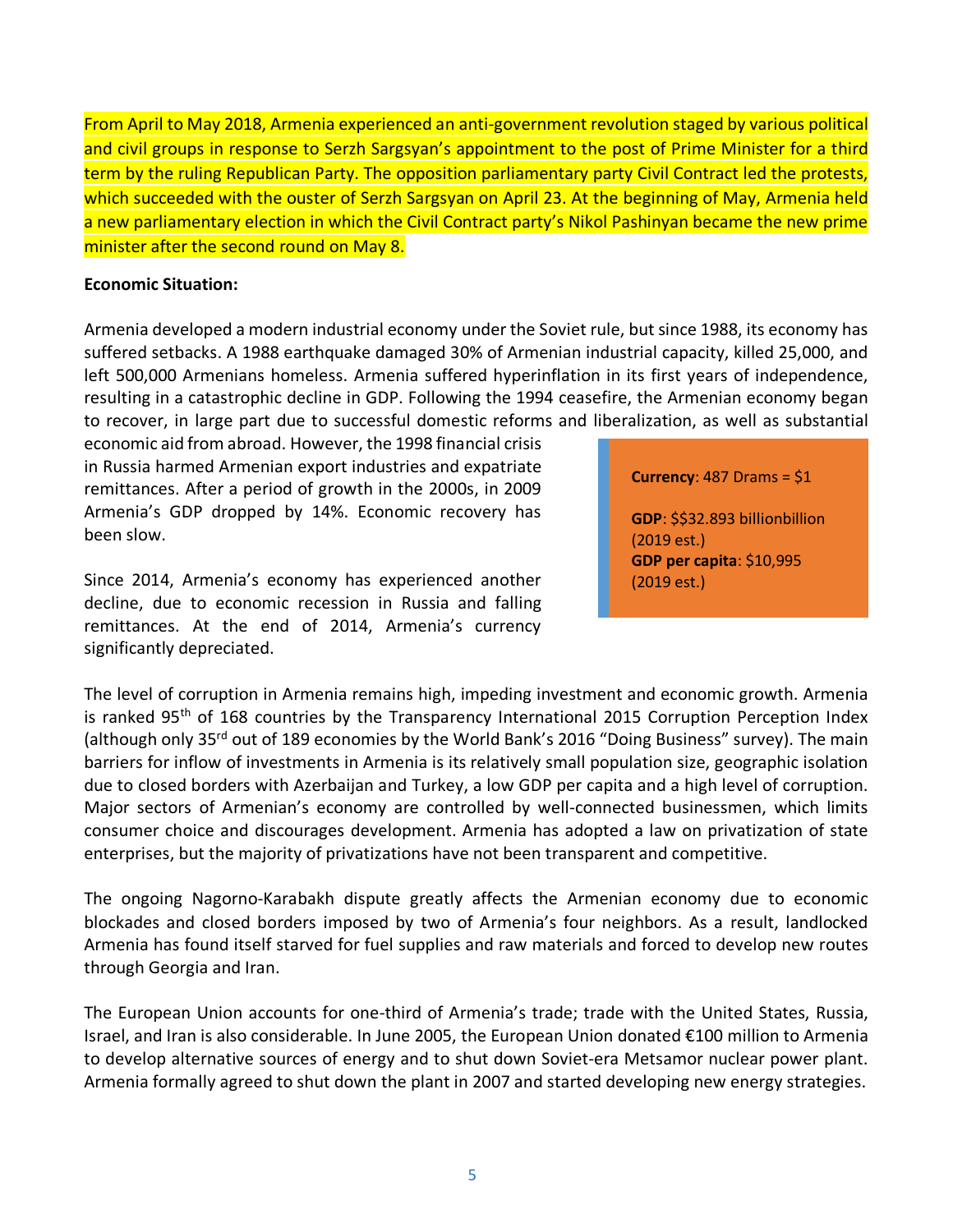Armenia has pursued closer economic relations with the European Union, but in in September 2013 announced it would not sign an Association Agreement. Instead, in January 2015, Armenia acceded to the Eurasian Economic Union (EEU), joining Belarus, Kazakhstan, Kyrgyzstan, and Russia. Nevertheless, Armenia and the EU continue their political and trade dialogue and plan to sign a cooperation agreement in lieu of the Association Agreement. Trade with the European Union is second only to that with Russia and the other post-Soviet states.

Although the volume of trade between Isreal and Armenia is low, in July 2017, both countries signed a cooperation agreement that removed numerous barriers to exchange and facilitated taxation on imports and exports.

In the 2015 Transparency International Corruption Perceptions Index (CPI), ranked Armenia 95th of 168 countries.

In the 2016 Index of Economic Freedom, Armenia ranked 54th, ahead of countries like France, Portugal, and Italy.

Armenia ranked 83rd on the 2018 UNDP Human Development Index (with 2017 data) and is classified in the "high human development" group.

Armenia ranks 47th on Doing Business Index in 2018 with 13th rank on the "starting business" sub-index.

### <span id="page-5-0"></span>**Nagorno-Karabakh:**

The dominant issue for independent Armenia has been its protracted dispute with Azerbaijan over Nagorno-Karabakh. Christian Armenians and Turkic Azeris have fought to control this border territory since the 19<sup>th</sup> century, when each group claimed the land as theirs (many Armenians call the territory by its alternative Armenian name, "Artsakh"). After their conquest of the region, the Soviets made Nagorno-Karabakh an autonomous region within Azerbaijan, leaving a majority Armenian enclave in Azeri territory, angering both groups.



**Location of Nagorno-Karabakh**

In 1988, emboldened by Gorbachev's reforms, the Armenian majority voted to secede from the then-Soviet Republic of Azerbaijan and join the Republic of Armenia. The conflict escalated despite resolution efforts by the Soviet government, and tensions between Azeris and Armenians rose dramatically. In early 1992, a land war broke out following parallel declarations of independence by Armenia, Azerbaijan, and Nagorno-Karabakh in late 1991. Ethnic Armenian and Azeri refugees fled in opposite directions to their respective ethnic home countries. Although Azerbaijan enacted an economic blockade that crippled the Armenian economy, ethnic Armenians were able to consolidate

control over Karabakh and occupy portions of Azerbaijan linking Karabakh to Armenia proper. Both sides employed foreign mercenaries and volunteers in the fighting, especially locally-based Russian troops left adrift in the wake of the Soviet collapse.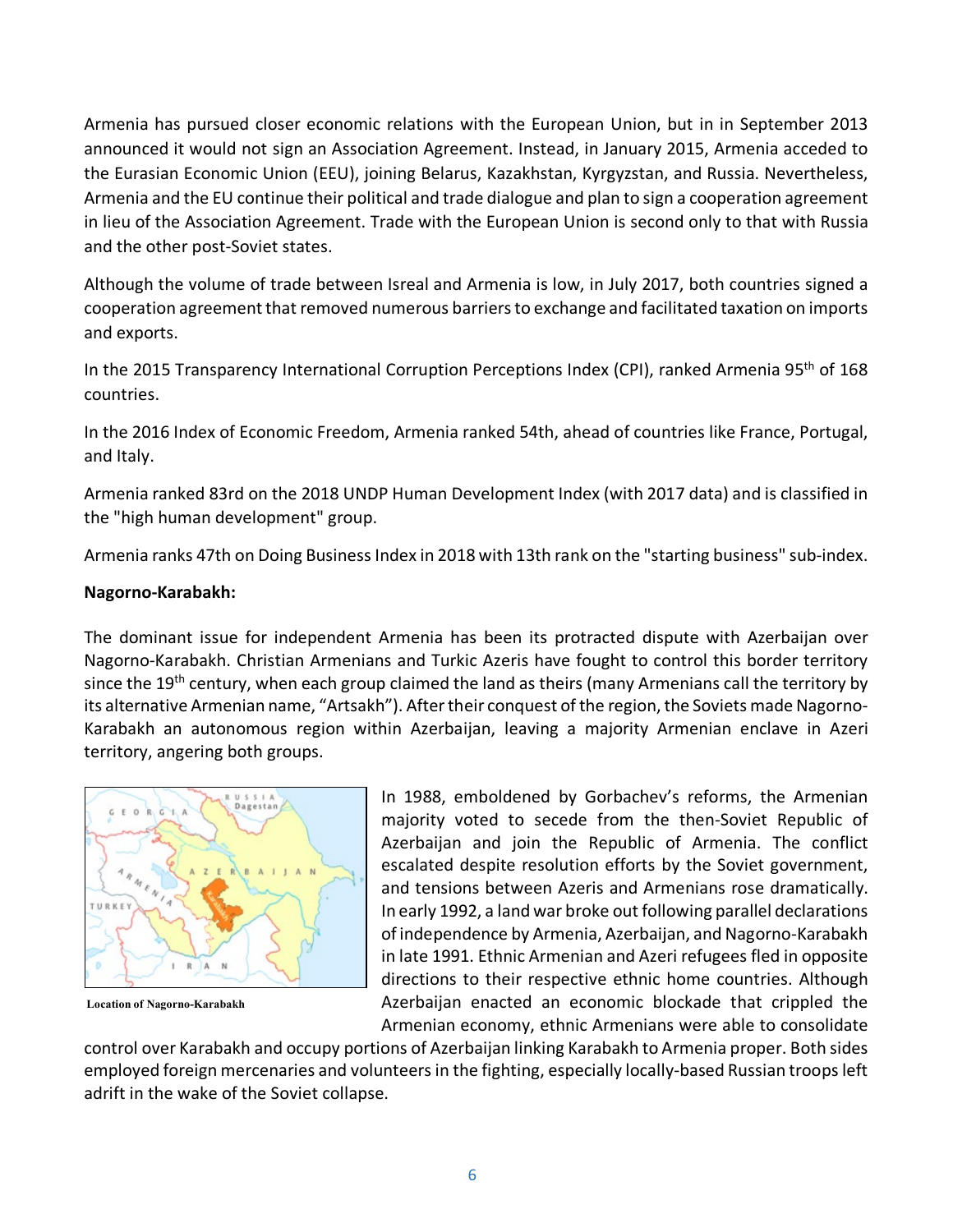A ceasefire agreement was signed in 1994, granting Armenia control of Karabakh. However, ongoing border closures with Azerbaijan and Turkey have severely harmed Armenia's economy since the fighting, due to Armenia's reliance on energy and raw material imports. Azerbaijan has frozen Armenia out of participation in the lucrative BTC pipeline, now carrying Azeri oil through Georgia and Turkey to world energy markets.

Armenia supports ethnic Armenian secessionists in Nagorno-Karabakh who, since the early 1990s, have militarily occupied a significant portion of Azerbaijan. Tens of thousands of Armenians have also emigrated, primarily to Russia, to seek employment. Meanwhile, Azerbaijan seeks a transit route through Armenia to its Nakhchivan exclave. Armenia's border with Turkey remains closed over the Nagorno-Karabakh dispute.

The OSCE continues to mediate the ongoing dispute. The United States, Russia, and France co-chair the OSCE's "Minsk Group," which has been leading the peace negotiations. Since 1999, the Armenian and Azeri Presidents have held direct talks on multiple occasions, and many other meetings have been held between lower-level Armenian and Azeri officials.

Despite ongoing talks, both sides have failed to reach a basic agreement over the enclave's future status – Armenia favors allowing Karabakh residents to vote on their future, while Azerbaijan favors retaining the enclave while granting it the widest possible autonomy – and Armenian separatist troops still remain in control in Nagorno-Karabakh and portions of Azeri territory. Both sides regularly accuse each other of pursuing a weapons build-up and of other bad faith tactics, and despite international efforts, the conflict remains fundamentally unresolved after nearly 20 years of confrontation and violence.

In 2015, tensions between Armenia and Azerbaijan in Nagorno-Karabakh increased, with both sides reporting mounting ceasefire violations.Although Azeri-Armenian relations have experienced a brief détente, with both countries agreeing in January 2019 to "prepare populations for peace," negotiations have since collapsed. Talks between the two sides broke down over the issue of land exchange and the withdrawal of Armenian forces from Karakbakh. Both sides have reportedly stationed more military forces in the region despite promising not to do as part of their initial discussions on potential peace.

In March 2019, the leaders of Azerbaijan and Armenia met with the OSCE Minsk Group in Austria to discuss the current situation in Karabakh. The meeting did not produce tangible results and proposals.

Presidential and Parliamentary elections will take place in 2020.

# <span id="page-6-0"></span>**Relations with the U.S.:**

.

The United States and Armenia maintain diplomatic relations. In 1992, the United States became the first country to open an embassy in Armenia. The United States has a large ethnic Armenian community.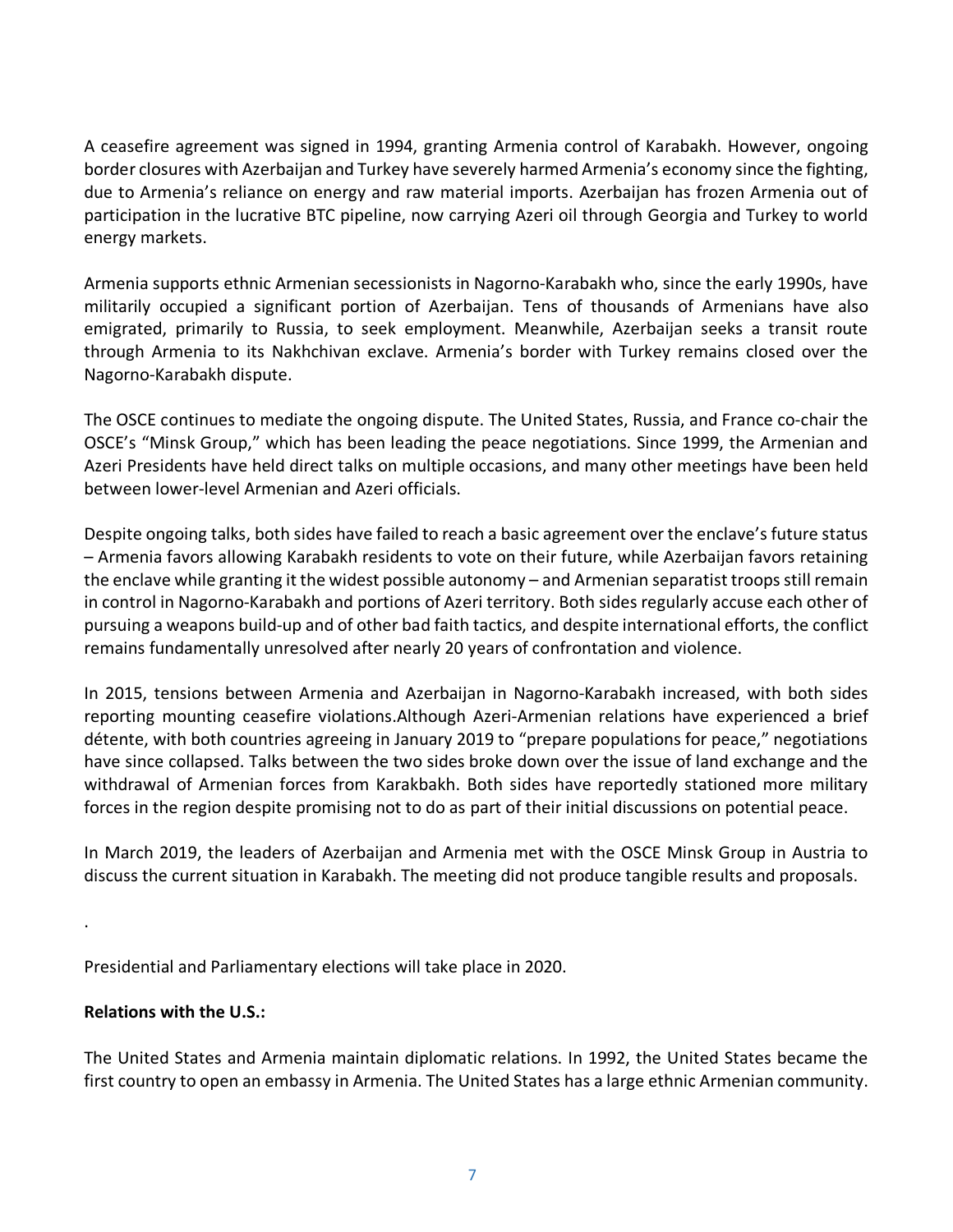The U.S. government has been satisfied with the overall Armenian political system and encourages it to further develop its democratic institutions.

The United States provides Armenia with assistance in order to reduce poverty levels, expand trade, strengthen the healthcare system, and establish regional stability and resolve the conflict with Azerbaijan over Nagorno-Karabakh.

Since 1992, Washington has invested over \$908 million in aid and support programs to Armenia. In December 2001 and January 2002, Congress and President Bush approved the creation of an annual waiver of a law (Section 907 of the FREEDOM Support Act) that prohibits military



**A high level Armenian Government delegation visits Washington D.C. in September 2005**

assistance to Azerbaijan, except for disarmament-related assistance (pending "demonstrable steps to cease all blockades and other offensive uses of force against Armenia and Nagorno-Karabakh").

In 2000, the US-Armenia Joint Economic Taskforce (USATF) was formed. The USATF meets annually to further economic cooperation and advance economic and market reforms in Armenia. The task force is an open forum used by both countries to discuss issues of concern and interest. It also provides the opportunity to check progress in certain areas and clarify priorities for moving forward. It produces an action plan that is used to tailor assistance to Armenia from the United States Government.



**Armenia's Foreign Minister Vartan Oskanian visited Washington, D.C. in March 2007, for meetings with Secretary of State Condoleezza Rice**

Following September 11, 2001, Armenia condemned the attacks on the

United States and called for collective international efforts to fight terrorism. Armenia implemented UN Security Council Resolution 1373 to freeze bank accounts and assets of terrorists and their supporters, and joined the International Convention for the Suppression of the Financing of Terrorism and the Council of Europe's anti-terrorism conventions. Washington imposed sanctions on several Armenian firms in May 2002 for allegedly providing nuclear weapons-building assistance to Iran.

While its close neighbors, Azerbaijan and Georgia, voiced their support for the 2003 U.S. effort to overthrow Saddam Hussein in Iraq, Armenia remained in favor of Russia's anti-war policy. But in January 2005, despite national opposition, the government sent 46 military personnel to Iraq, although in December 2004, Prime Minister Andranik Markarian called Armenia's presence in Iraq purely symbolic and for political purposes.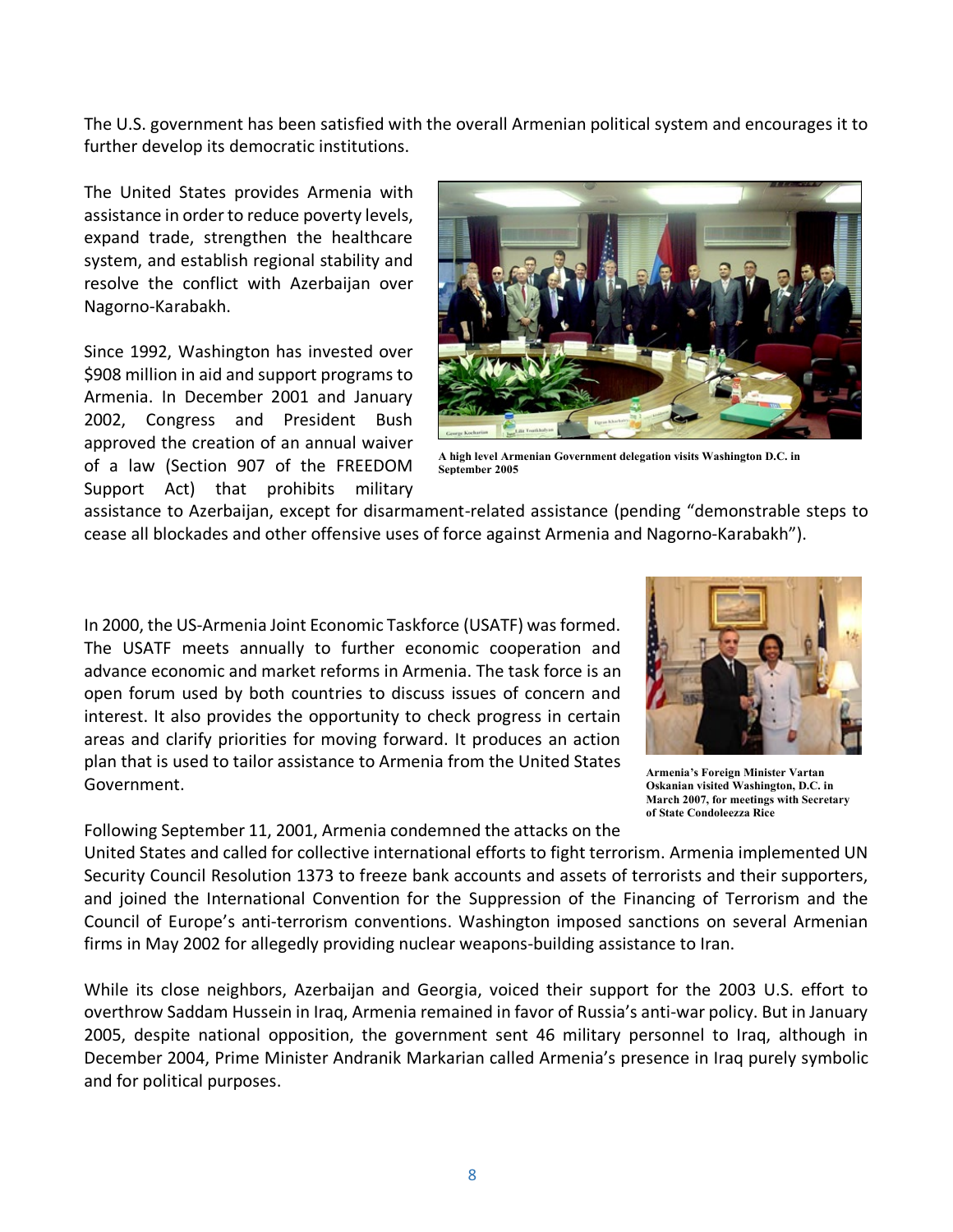### In 2004, the United States granted Permanent Normal Trade Relations (PNTR) status to Armenia, and eliminated Jackson-Vanik trade restrictions on Armenian goods.

In March 2006, the Millennium Challenge Corporation signed a compact with Armenia for \$235 million over a fiveyear period, for infrastructure rehabilitation and improvements in the agricultural sector. Additionally, since 1993, the United States has funded the travel of over 4,627 Armenian citizens to the United States on academic and professional exchange programs. There are 90 Peace Corps Volunteers working in Armenia.

In May 2006, the State Department asked Ambassador to Armenia John Evans to step down after he publicly referred to the World War I Armenian atrocities as "genocide"; the U.S. government officially uses the term "tragedy" when referring to this historical episode. Members of Congress accused Evans of imparting his personal views and Evans later reissued his statement, insisting that his use of the term "genocide" did not reflect or change U.S. policy toward Armenia. Since the controversial recall of Ambassador Evans, which was condemned by Armenian organizations and activists, members of both Houses of Congress have raised serious concerns about the State Department's decision.

# <span id="page-8-0"></span>**According the 2010 Census, there are at least 474,500 Armenians or citizens of Armenian descent in the United States. The largest and the most influential American-Armenian group is is The Armenian National Committee of America.Relations with Israel:**

While Israel and Armenia maintain diplomatic relations, neither have an embassy in the other country. Armenia does have a Consulate in Jerusalem, but the country's ambassador to Israel is stationed in Cairo. Israel maintains a Consulate in Yerevan. However, authorities express confidence in opening embassies in both countries in the near future. Armenia consider Israel a major trade partner.

By the end of 2004, Israel had become Armenia's third-largest trading partner as a result of joint diamond-cutting ventures.

In August 2011, delegations of Israeli diplomats headed by Foreign Ministry official Pinchas Avivi and Armenian diplomats headed by Deputy Foreign Minister Arman Kirakossian met in Yerevan to discuss issues related to Armenia-Israel cooperation, and developments in the Middle East and South Caucasus regions.

In October 2012, Armen Melkonian was appointed as Ambassador of Armenia to Israel and later that month he presented his credentials to Israeli President Shimon Perez.

The Holocaust Memorial in Israel "Yad Vashem" has honored thirteen Armenians for risking their lives to rescue Jews during the Holocaust. Israel has not yet formally recognized the World War I-era massacre of Armenians as a genocide. In the summer of 2011 the Israeli Knesset held a session during which Armenian Genocide recognition was formally discussed for the first time. On April 2013, Israeli deputes accepted a proposal to prepare a law with respect to the killings of Armenians in 1915. This legislation was not passed.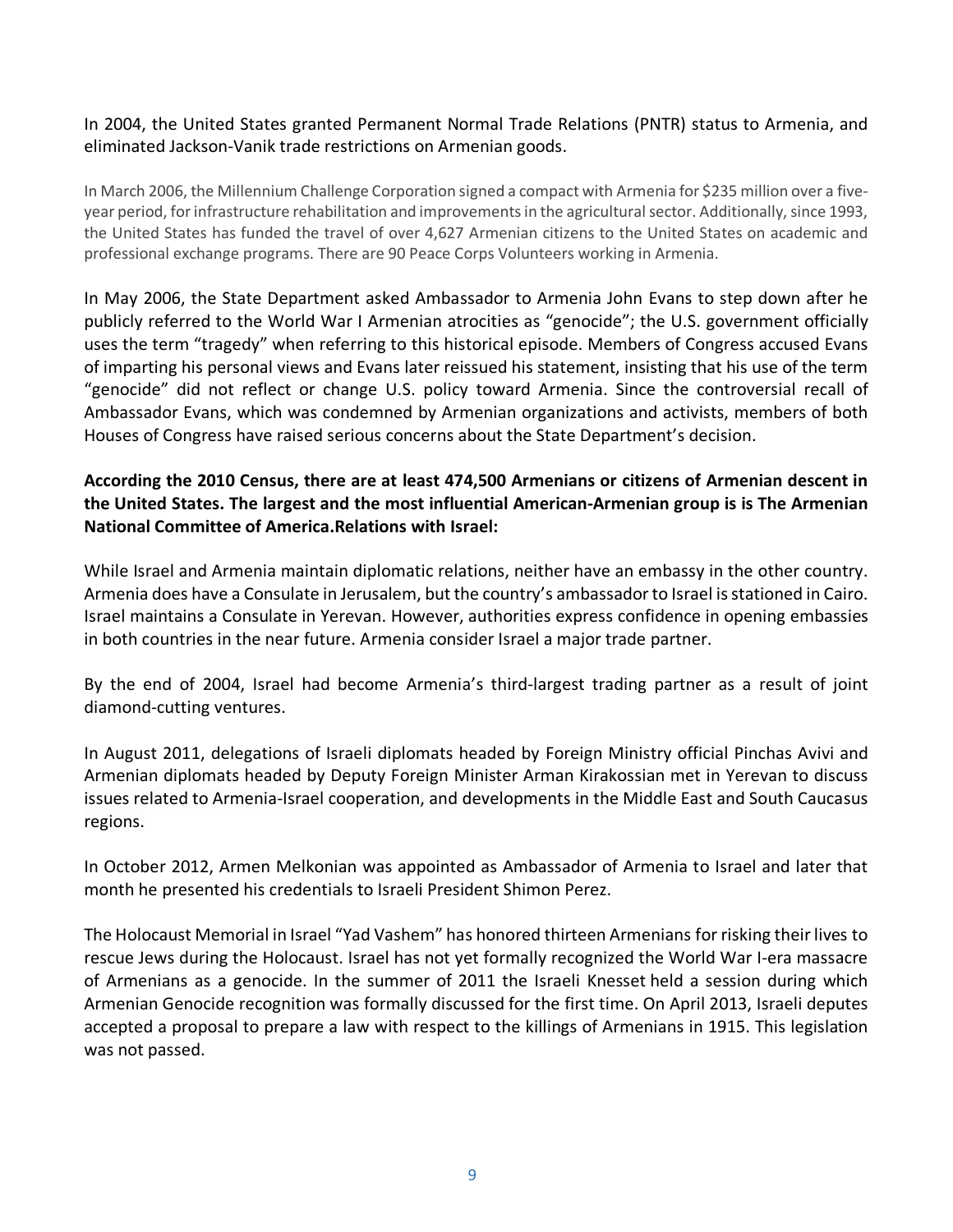Since independence, Armenia has received support from Israel and is one of its trade partners. Armenia Air operates twice weekly flights to Israel. Armenia hopes to increase tourism from Israel.

In 2017, the parliamentary Armenian-Israeli Friendship Group visited Armenia led by the Vice-Speaker of Knesset Tali Poloskova. They met with the Minister of Foreign Affairs of Armenia Edward Nalbandyan to discuss a visa-free regime between the two countries and the development of trade relations.g

In November 2017, Israeli Prime Minister Benjamin Netanyahu and Armenian Foreign Minister Edward Nalbandian met in Israel to discuss issues of strengthening relations between Israel and Armenia and the possibility of cooperation in technology, cyberindustry, and agriculture.

Historically, a large Armenian diaspora lives in Israel. It's most notable geographic concentration is the Armenian Quarter in the Old City of Jerusalem.

Armenia's leadership has expressed frustration that Israel frequently supplies weapons and technology to Azerbaijan. In a March 2019 interview, however, Armenia's Deputy Foreign Minister Grigor Hovhannisyan stated that while he hoped Israel would cease selling weapons to Azerbaijan, this situation is not an impediment to improving relations between the two countries. He continued that Israel's recognition of the Armenian Genocide is also not a requirement for strengthening the Israeli-Armenian relationship.

# <span id="page-9-0"></span>**Jewish Communal Life & Anti-Semitism:**

.

The Jewish community in Armenia dates back 2,000 years to ancient Armenia. Jews from Syria and Mesopotamia settled in Armenian cities (including Armavir and Vardges) during the first century BCE. Many of these earliest Jewish settlers later converted to Christianity and even joined local aristocracies.

In the early 19th century, Jews began arriving in Armenia from both Poland and Persia, creating separate Ashkenazi and Sephardi communities in Yerevan. A number of displaced Jews settled in Soviet Armenia during and after World War II, raising the Jewish population to approximately 5,000, though subsequent emigration has reduced the Jewish community to fewer than 1,000. Another wave of Jews came to Armenia between 1965 and 1972. The Jewish population peaked at 10,000 in the second half of the 20<sup>th</sup> century.

# **Community Development:**

In 1991, the government officially recognized the Armenian Jewish community. Despite a small Jewish population, high intermarriage rates, and relative isolation, a number of programs exist to help meet community needs. The American Jewish Joint Distribution Committee is active in Armenia through annual community events, while the "Orot Chesed" community charity organization, with the help of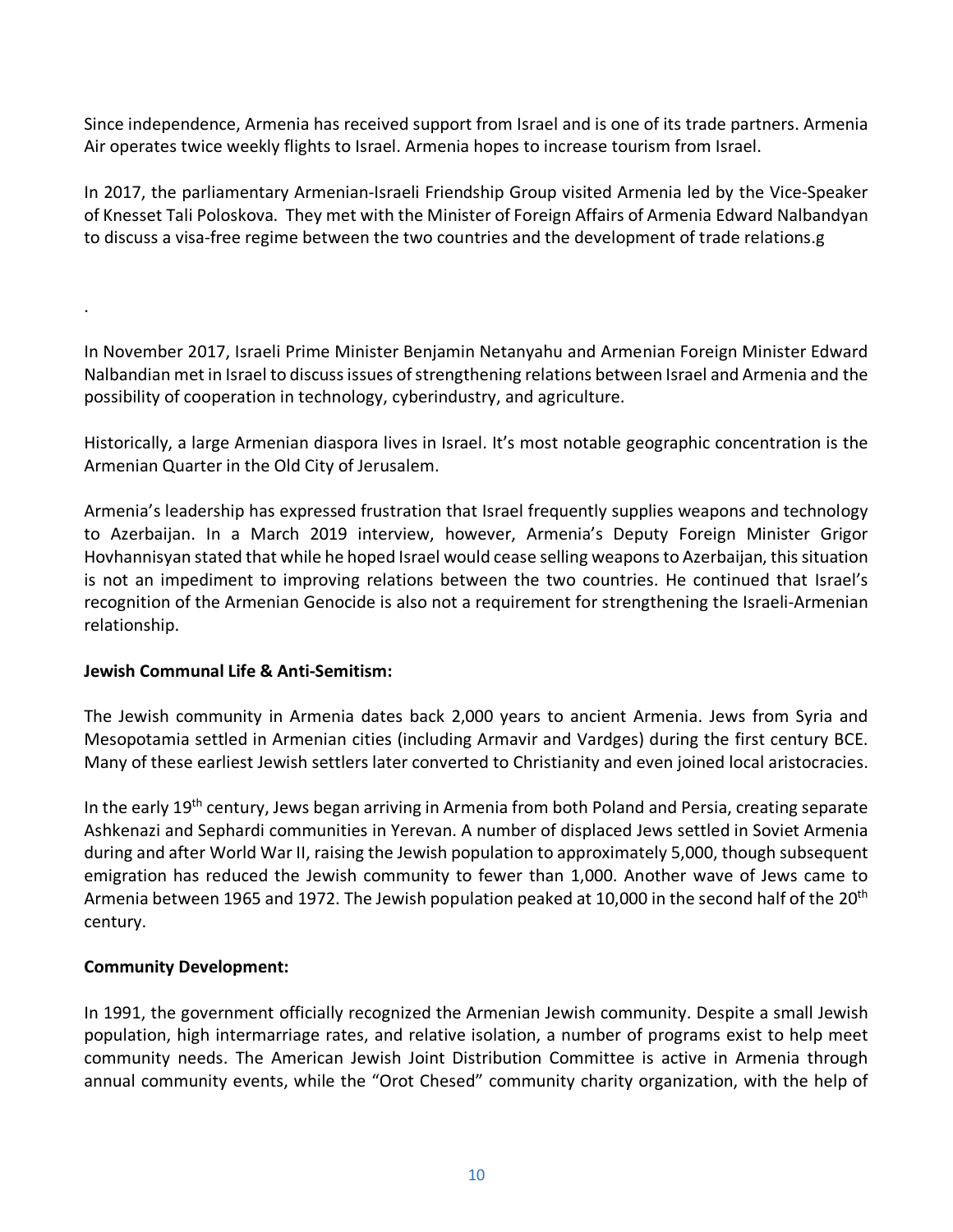Yerevan's synagogue, assists senior citizens by providing food deliveries, heating fuel, medical equipment, and a daily hot meals program.

Most of Armenia's Jewish population resides in Yerevan, though there are active Jewish community centers in Seven and Vanadzor as well. The Jewish community in Armenia has just one working synagogue, headed by Chief Rabbi Gersh Meir Burshtein. However, the Jewish community is active, and expanding.

The Jewish Community of Armenia (JCA) is the largest organization engaged in reviving Jewish culture and traditions in the country. It was established in 1991 and has been chaired by Rima Varzhapetyan-Feller since 1996; it now consists of about 300 families. JCA is a member of the Euro-Asian Jewish Congress (EAJC) and the World Congress of Russian Jewry (WCRJ), sponsors advanced education classes, a children's chorus, cultural events, and does outreach work.



**Jewish life in Yerevan (photo: FJC.ru)**

While the regional office of the Jewish Agency for Israel (JAFI/ "Sochnut") is in neighboring Georgia, a representative in Armenia coordinates JAFI support for a Sunday school, an ulpan, a Chesed seniors' center and other Jewish community activities. A second Sunday school, run by the Religious Society of Armenia, also holds a summer camp. Cultural activities are also conducted by the Armenia-Israel cultural group Menorah.

The Jewish Religious Community of Armenia, a Chabad-affiliated group established in 1992, operates both a Sunday school, called Torah Or, and a community center. The Yerevan synagogue holds Sabbath services and holiday celebrations, and houses a multi-lingual Jewish library. The group has published its newsletter, Koelet, since 1997.

The large majority of the community is represented by Jews who came to Armenia after the collapse of the USSR, and is currently estimated at less than 1,000 people. The Jewish community is represented by the Jewish Community of Armenia (JCA) and the Jewish Religious Community of Armenia (JRCA), and at times, the organizations' rivalry over funding has spiraled into heated opposition, with each group accusing the other of failing to observe fundamental teachings of the Torah. As a result, Jews in Armenia ally with either the JCA or JRCA. The division causes public confusion, and may be accelerating the shrinking of the Jewish community.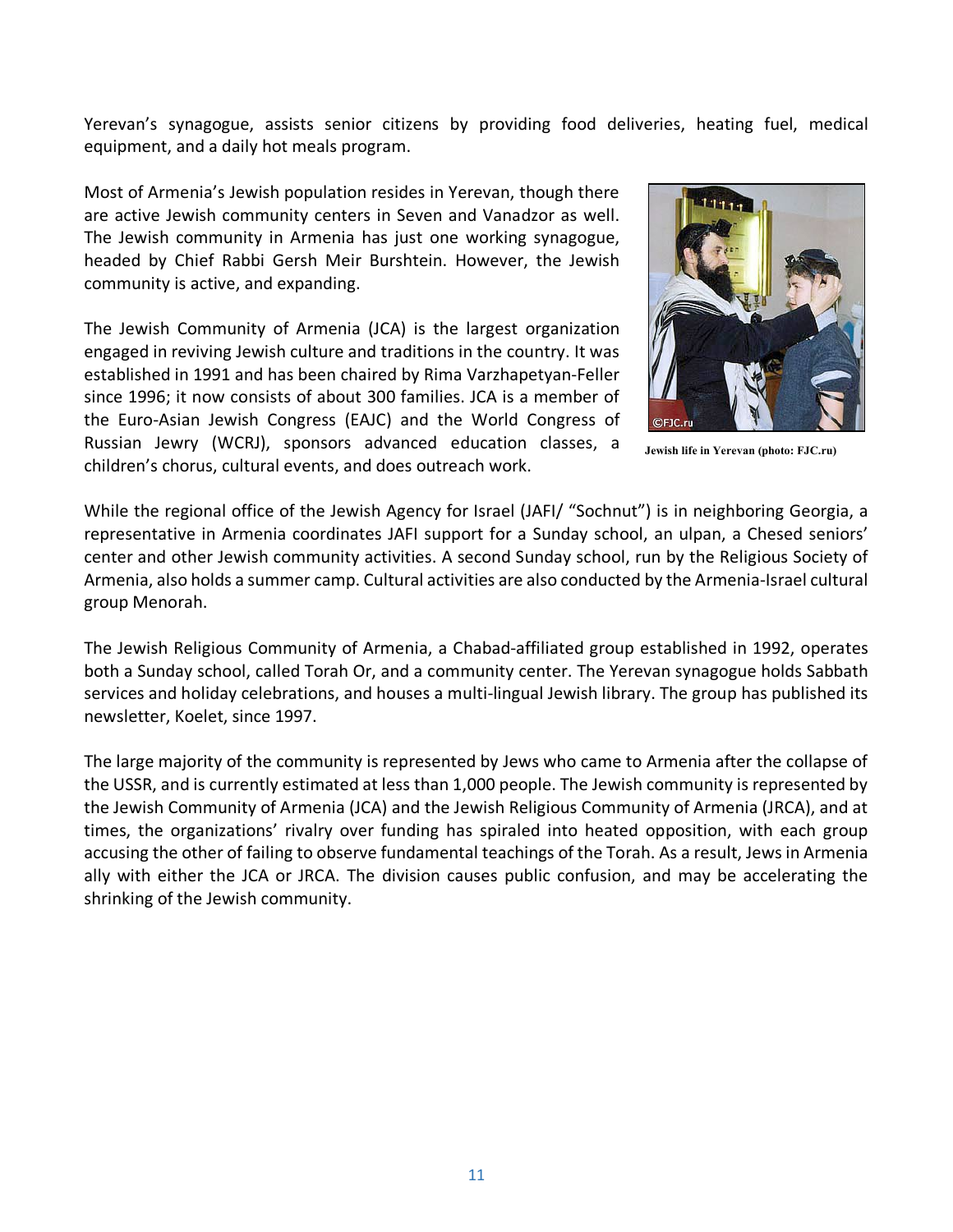In 1999, the JCA planted 12 trees representing the 12 Tribes of Israel at the Armenian Genocide Memorial in Yerevan, and erected a commemorative Holocaust memorial stone. When the original stone was stolen, the Mayor's office arranged for an even larger replacement.



The Jewish community has strong contacts with the government. Attempts have been undertaken to retrieve Torah scrolls and other religious items from state collections.

**Yerevan synagogue**

In 2014 the Head of the Jewish community of Armenia Rima Varzhapetyan received the Movses Khorenatsi medal from the President Serzh Sargsyan (the Movses Khorenatsi is Armenia's highest cultural award. It is presented by the president of Armenia to people who have significantly contributed to the advancement of Armenian culture).

In 2018 the Jewish community stated their intention to create the Jewish Museum in Yeghegis (Vayots Dzor Province of Armenia) on the place of an old Jewish cemetery.

### **Anti-Semitism:**

Historically, Jews and Armenians have had good relations. Both are ancient peoples with rich cultural and religious traditions that have helped preserve their identities amid statelessness and modern persecution. However, along with other non-ethnic Armenians including Russians and Poles, Jews are widely considered 'guests' in Armenia.

While not virulent or frequent, anti-Semitism does exist in Armenia. In February 2002, an anti-Semitic book, *National System*, was published and distributed by author Romen Yepiskoposyan. It describes Jews and Turks as the biggest enemies of the Armenian nation and claims the Holocaust to be a fabrication. Jewish leadership met with the Armenian President, who stated the need to vigilantly counter rising anti-Semitism. Still, officials remain reluctant to comment on the book and the presence of discrimination in the country, even in the wake of further anti-Semitic publications and incidents.

On January 25, 2005, the General Prosecutor's Office in Armenia announced the arrest of the chairman of the small ultra-nationalist Union of Armenian Aryans, Armen Avetisian. Avetisian was charged with ethnic intolerance for anti-Semitic statements in an interview with the weekly IRAVUNK, branding Jews as enemies of Armenia and calling for their expulsion from an ethnically purified Armenia. Avetisian was given a suspended three-year prison sentence by a Yerevan court, and spent two months in prison in pre-trial detention. His brand of Armenian Aryanism appears to be a fringe phenomenon. Also in 2005, a Holocaust memorial in Yerevan was vandalized. Again in 2007, a Holocaust memorial was vandalized, this time with the carving of a swastika and the splashing of black paint into the monument.